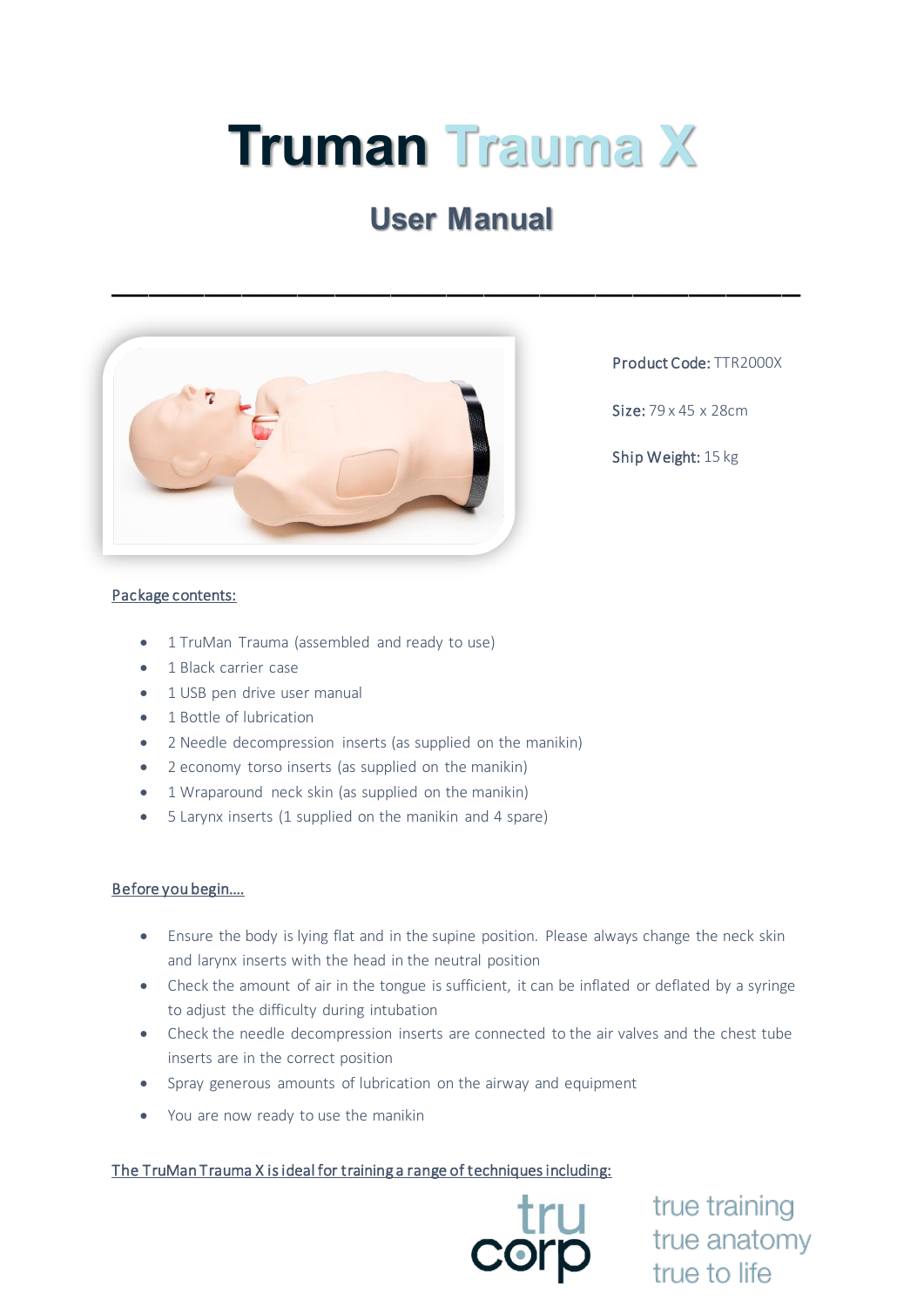- Chest tube insertion: recognition of correct position, surgical incision, blunt dissection through chest wall, perforation of pleura, and finger sweep
- Needle Decompression of tension pneumothorax
- Cardio Pulmonary Resuscitation (CPR)
- Needle and Surgical Cricothyroidotomy
- Airway Management Skills including OP and NP airway tube insertion, tracheal intubation, bag valve mask techniques, supraglottic airway insertion and ventilation
- Percutaneous Tracheostomy
- Identification of tracheal deviation and jugular

#### We recommend the following equipment sizes for optimal performance:

- 7.0-7.5 mm ID for nasal intubation
- 8.0-9.0 mm ID for oral intubation
- Size 3-5 for LMA laryngeal masks
- Similar respective sizes for other supraglottic devices

#### Consumable Guide:

When changing consumables please use the instructions below.

### *Replacing the larynx insert:*

To replace the larynx insert you must first check the head is in the neutral position. Remove the neck skin and larynx insert. When inserting the new larynx please use the notches highlighted in the image below and that it is pushed downwards to secure the insert in place.



#### *Replacing the needle decompression inserts:*

Remove the outer chest skin to gain access to the needle decompression insert site



true training<br>
orp<br>
true to life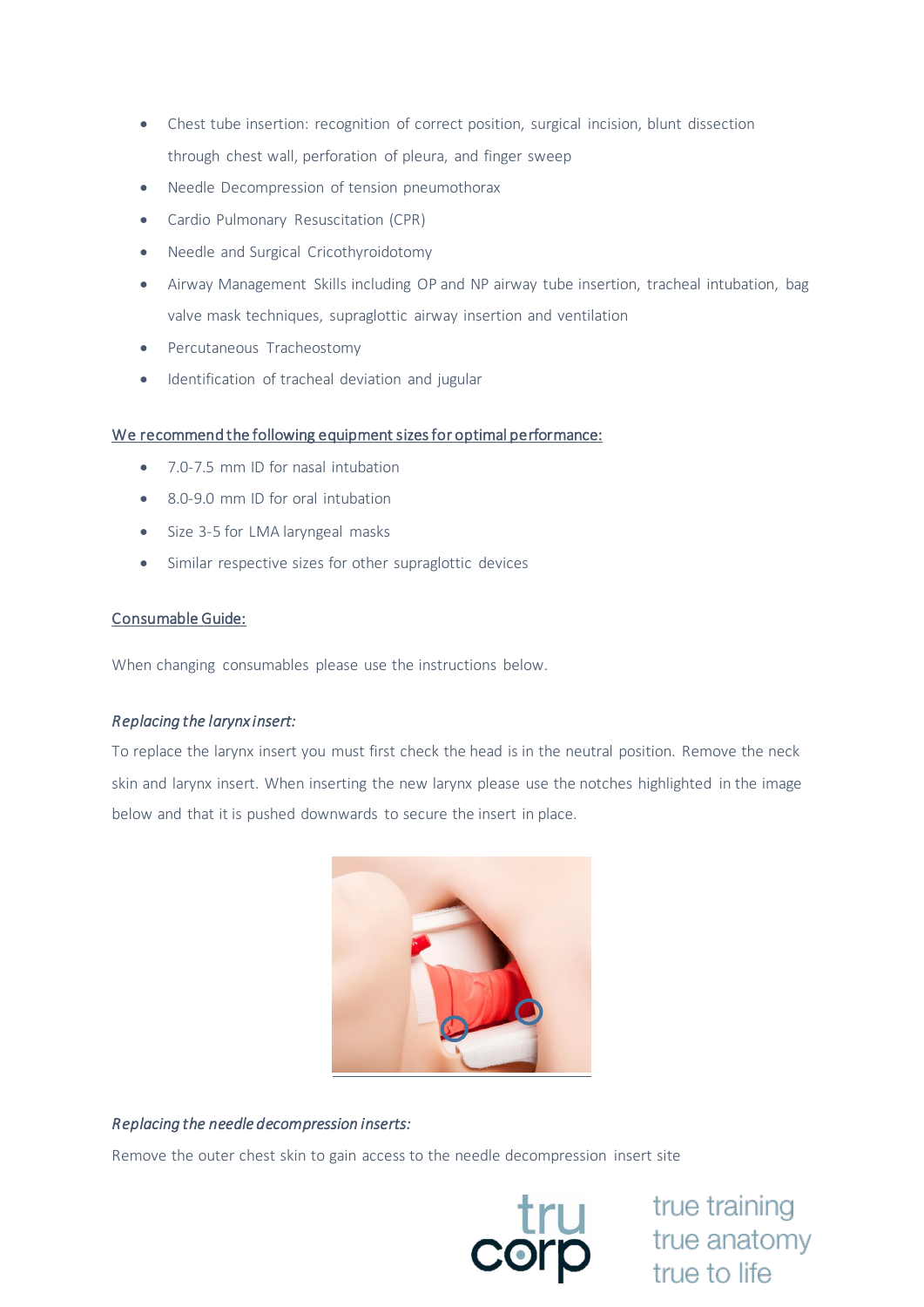



Remove the insert from torso and detach the tubing (see below images). You can now dispose of the insert.





Insert your new needle decompression tissue using the same process (the insert is labelled L for left and R for right), ensure the tubing is inserted to the last thread. You can use some lubrication to help push the insert back into the correct position.

#### *Replacing the chest drain inserts:*

To replace the Chest drain replacement tissues, tuck the chest skin out from the insert and remove from the ribs.



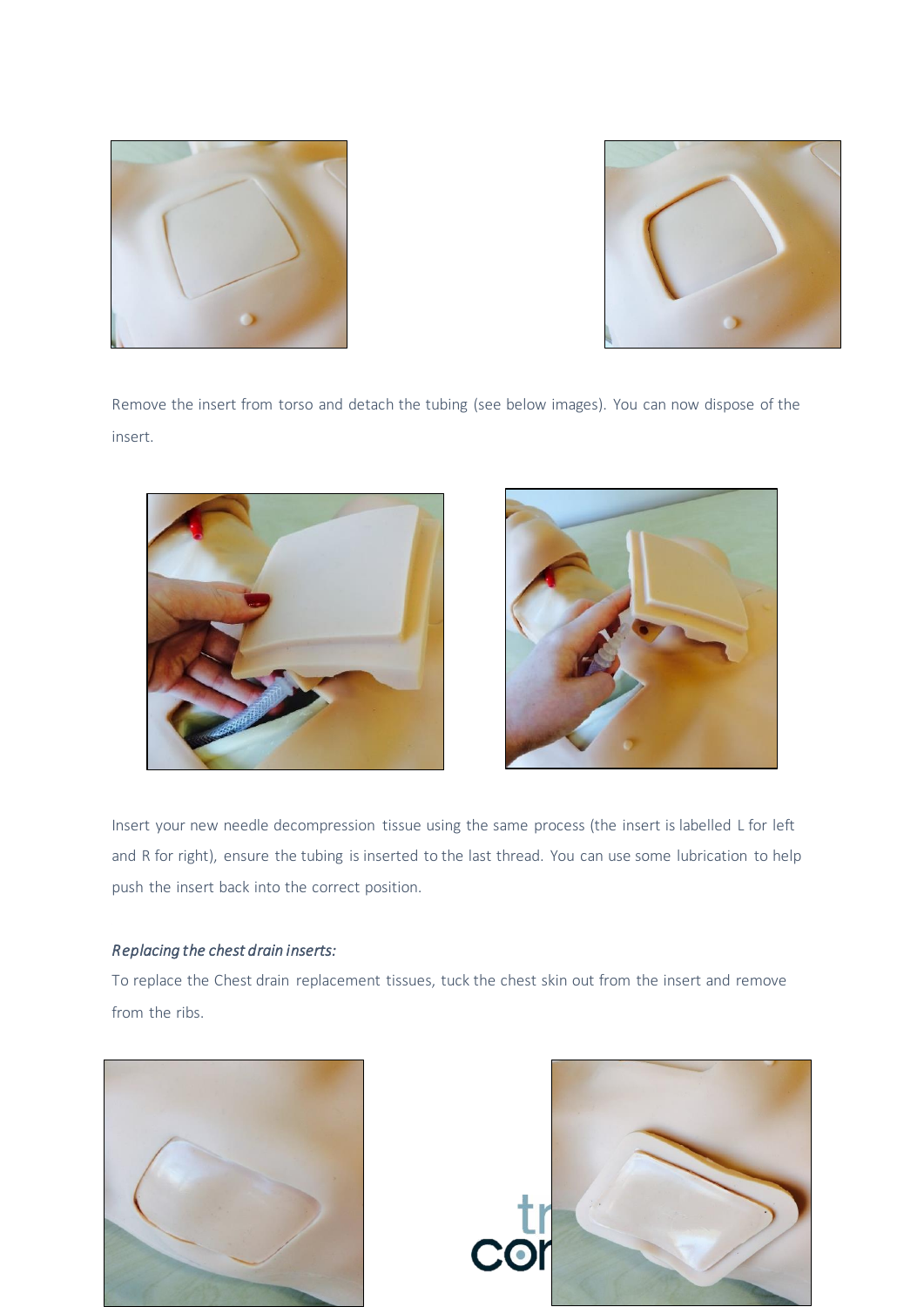The chest drain tissues are also labelled L for left and R for right, if you wish to include liquid to simulate a haemothorax you can do this now by removing the red sealing cap. We recommend using water to avoid staining the skin.

To replace the insert align the cavities with the rib compartments and use a small amount of lubrication to help slide in place.





#### Care and Maintenance

Store in clean, dry conditions away from heat and direct sunlight; avoid contact with metals, solvents, oils or greases and strong detergents. When the product is not in use please store in the black carrier case provided.

Thoroughly wash the AirSim airway in warm water. Please use warm soapy water or something similar until all visible foreign matter and residue is removed.

Mild detergents or enzymatic cleaning agents may be used on the airway in accordance with the manufacturer's instructions and at the proper dilution. The detergent must not contain skin or mucous membrane irritants.

*Please do not use any of the following when cleaning the AirSim product range*

• Germicides, disinfectants, or chemical agents such as glutaraldehyde (e.g. Cidex®),<br>• True training



true anatomy true to life